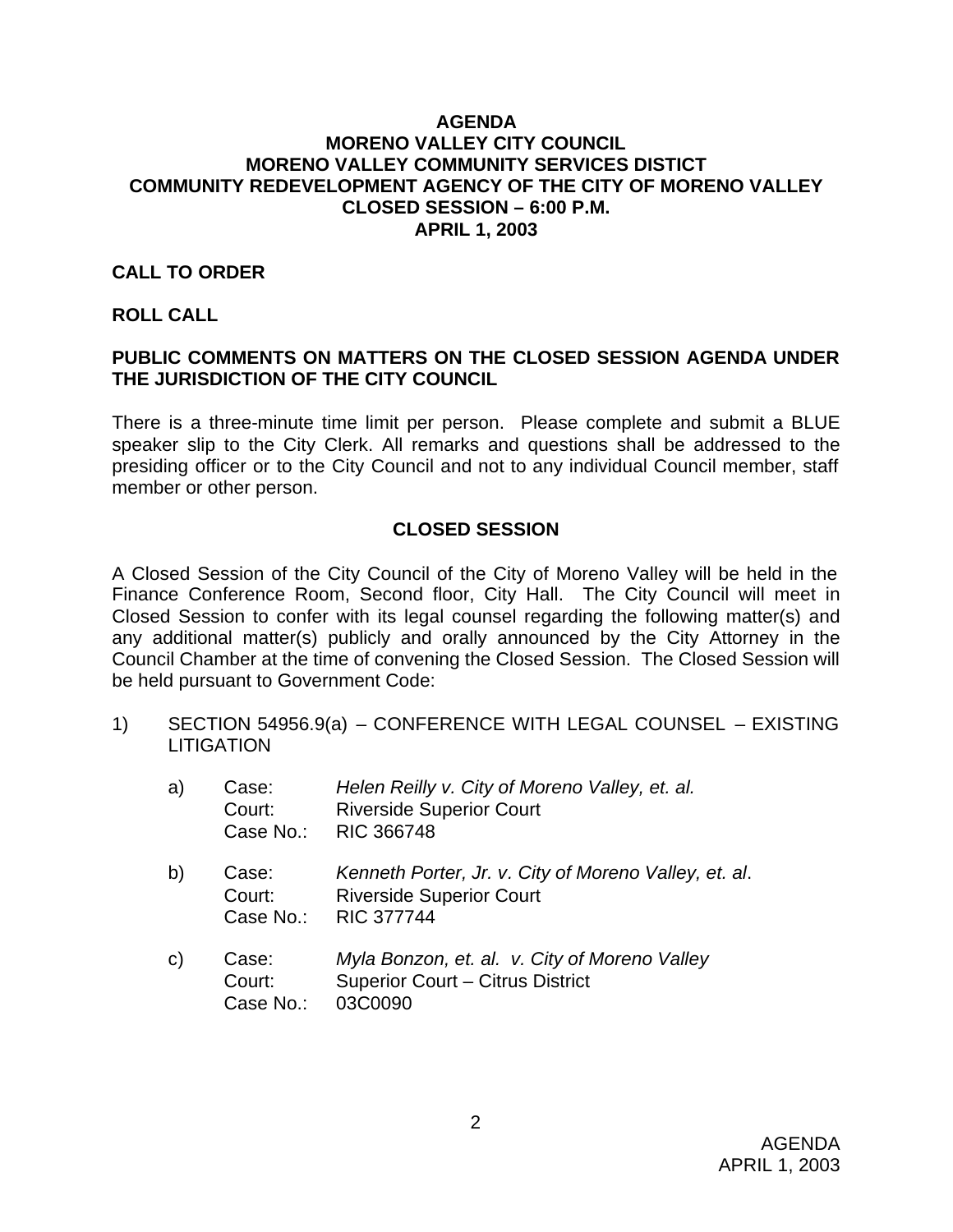- d) Case: *Leaders in Community Alternatives, Inc. v. City of Moreno Valley, et. al.,* Court: United States District Court, Central District of California Case No.: EDCV-02-1207 VAP SGLx e) Case: *ADAD LLC v. City of Moreno Valley, et. al.* Court: Riverside Superior Court Case No.: RIC 374644 f) Case: *W.B. Walton v. City of Moreno Valley, et. al.* Court: Riverside Superior Court Case No.: RIC 377795 g) Case: *Clarendon National Insurance Company v. Eastern Municipal Water District, et. al* Court: Riverside Superior Court Case No.: RIC 381325 h) Case: *Sierra Lathing, Inc. v. City of Moreno Valley, et. al.* Court: Riverside Superior Court Case No.: RIC 281662 i) Case: *Lockheed Martin Corporation v. RCHCA, et. al.* Court: U.S. District Court Central District of California Eastern **Division** Case No.: EDCV 97-0051 RT (Vap) j) Case: *Efrain Garcia v. City of Moreno Valley* Court: United States District Court Case No.: EDCV 99-0310 RT (VAPx) k) Case: *City of Moreno Valley v. Karen Smith Schuler, Marvin Schuler* Court: Riverside Superior Court
	- Case No.: RIC 378953
- 2) SECTION 54956.9(b)(1) CONFERENCE WITH LEGAL COUNSEL SIGNIFICANT EXPOSURE TO LITIGATION Number of Cases: 2
- 3) SECTION 54956.9(c) CONFERENCE WITH LEGAL COUNSEL INITIATION OF LITIGATION Number of Cases: 2